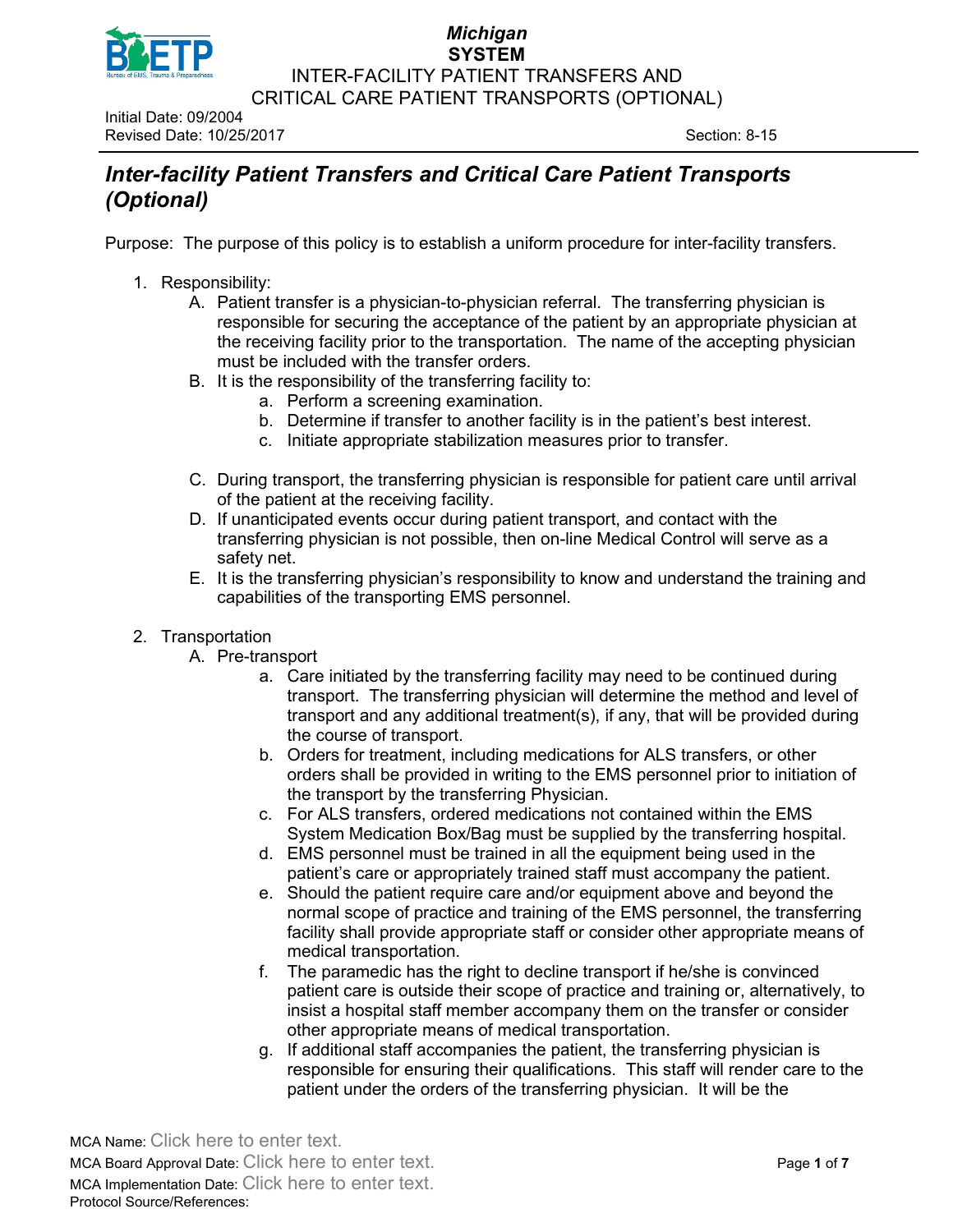

Initial Date: 09/2004 Revised Date: 10/25/2017 Section: 8-15

responsibility of the transferring facility to provide arrangements for the return of staff, equipment, and medications.

- h. The following information should accompany the patient (but not delay the transfer in acute situations):
	- 1. Copies of pertinent hospital records
	- 2. Written orders during transport
	- 3. Any other pertinent information including appropriate transfer documents.
- B. During Transport
	- a. Hospital supplied medications not used during transport must be appropriately tracked, wasted and documented. All controlled substances and Propofol must have a documented chain of custody.
	- b. The concentration and administration rates of all medications being administered will be documented on the patient care record.
	- c. Interventions performed en route, and who performed them, will be documented on the patient care record.
	- d. In the event that a patient's condition warrants intervention beyond the written Physician orders provided by the transferring Physician, the EMS personnel will contact the transferring Physician. If that is not possible, the EMS personnel will follow local Medical Control Protocols and initiate contact with the on-line Medical Control Physician from either the sending or receiving facility or, if not able to contact those facilities, the closest appropriate on-line Medical Control facility.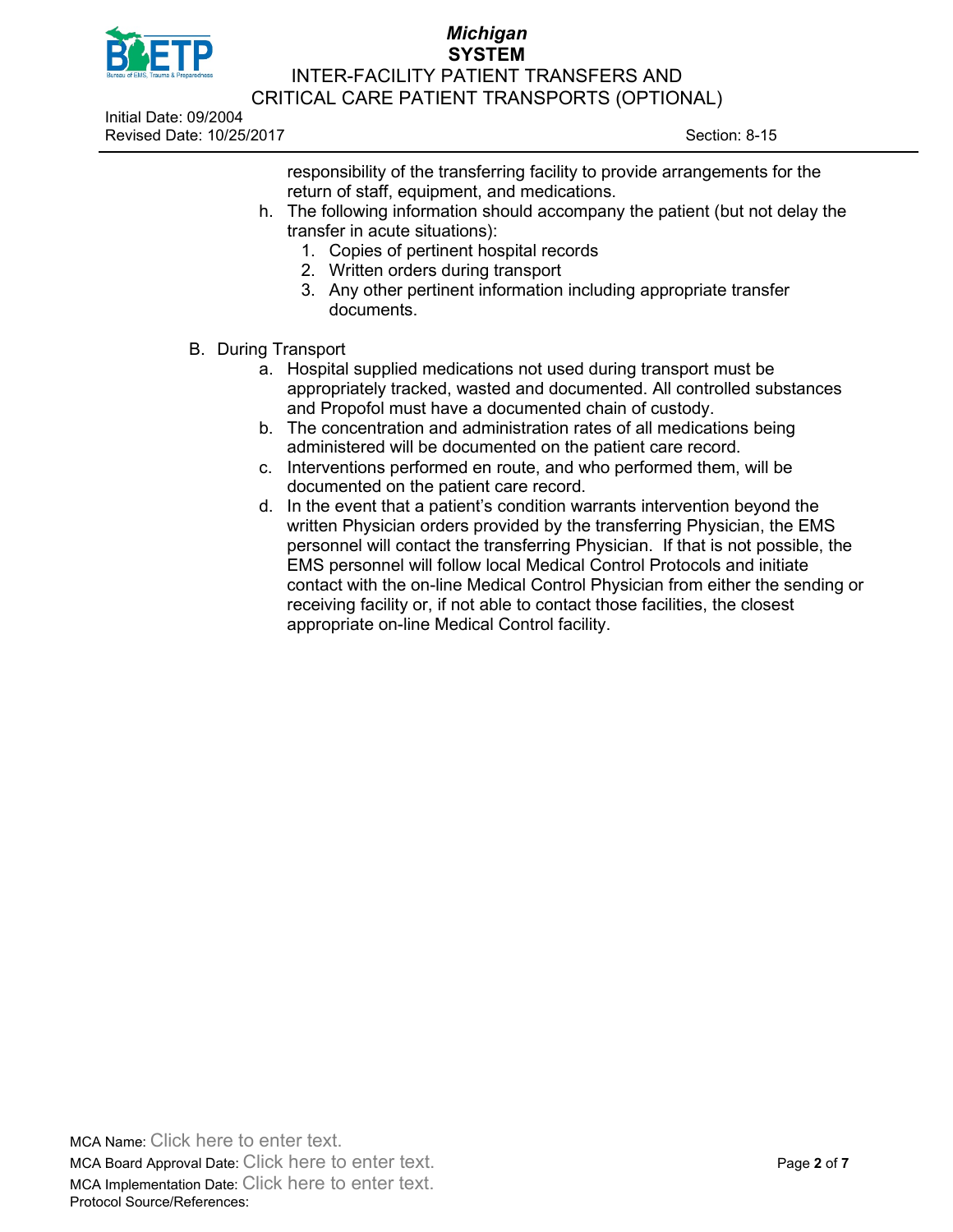

Initial Date: 09/2004 Revised Date: 10/25/2017 Section: 8-15

| <b>Medication Custody Form</b> |  |  |
|--------------------------------|--|--|
|--------------------------------|--|--|

| <b>Patient Name</b>                                |             |                  |
|----------------------------------------------------|-------------|------------------|
| <b>EMS Staff Receiving Medication</b>              | <b>Name</b> | <b>Signature</b> |
| <b>Hospital Staff Sending</b><br><b>Medication</b> |             |                  |
|                                                    | <b>Name</b> | <b>Signature</b> |

| Medication | <b>Amount Received From</b><br>Hospital | Administered | Wasted |
|------------|-----------------------------------------|--------------|--------|
|            |                                         |              |        |
|            |                                         |              |        |
|            |                                         |              |        |
|            |                                         |              |        |
|            |                                         |              |        |
|            |                                         |              |        |
|            |                                         |              |        |
|            |                                         |              |        |
|            |                                         |              |        |
|            |                                         |              |        |

| <b>EMS Staff Wasting Medication</b>    |             |                  |
|----------------------------------------|-------------|------------------|
|                                        | <b>Name</b> | <b>Signature</b> |
| <b>Hospital Staff Witnessing Waste</b> |             |                  |
|                                        | <b>Name</b> | <b>Signature</b> |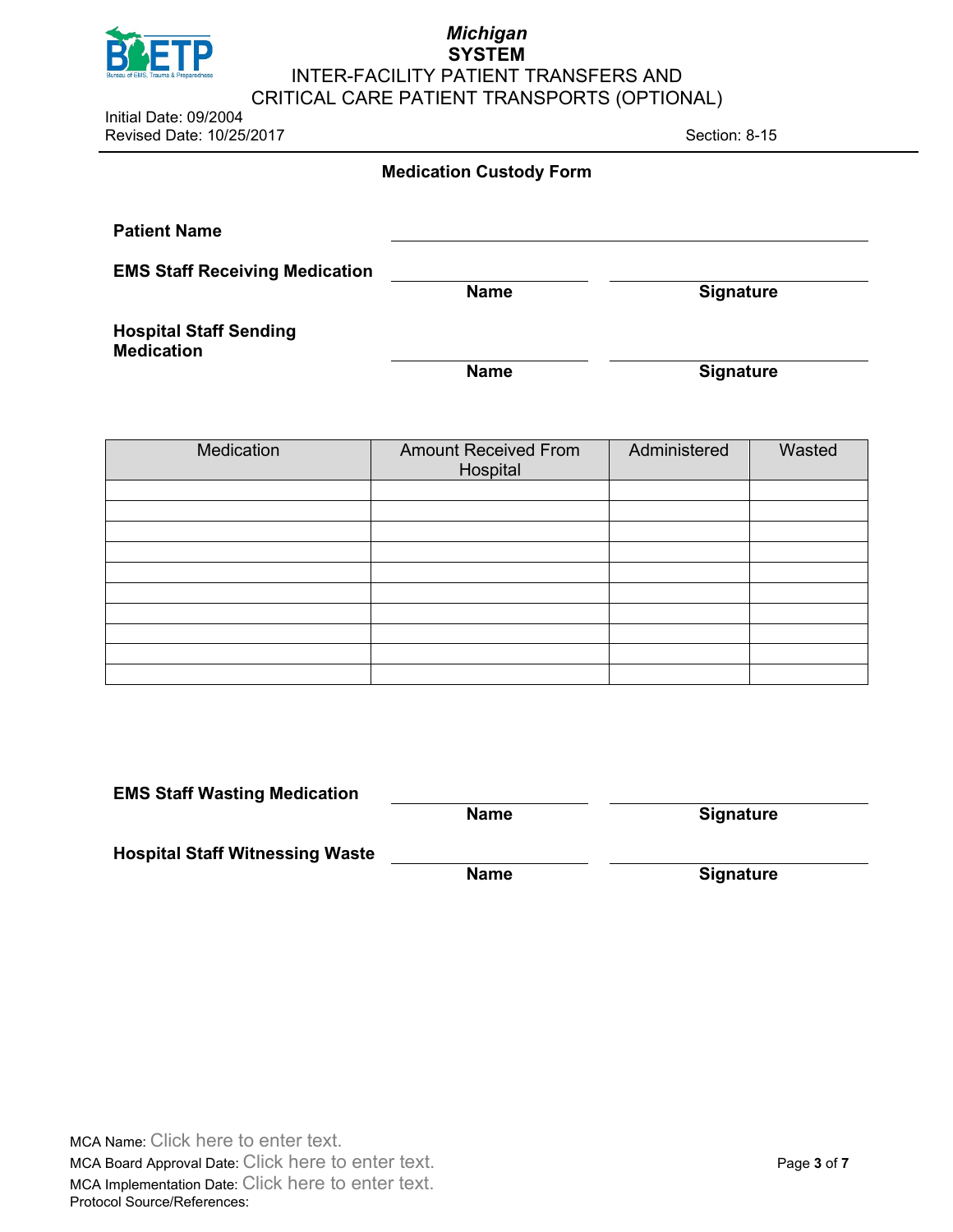

Initial Date: 09/2004 Revised Date: 10/25/2017 Section: 8-15

## *Critical Care Patient Inter-Facility Transport (OPTIONAL) Additional Requirements*

Purpose: To provide hospital facilities, physicians, and medical transport personnel with guidelines to facilitate inter-facility transportation of critically sick and injured patients within Advanced Life Support vehicles.

- 1. Vehicle and Staffing Policy
	- A. MDHHS Vehicle License. All vehicles conducting Critical Care Inter-Facility Patient Transports must be licensed as transporting Advanced Life Support (ALS) vehicles.
	- B. Equipment. The following is the minimum equipment that will be carried by an ALS vehicle while it is providing Critical Care Inter-Facility Patient Transport, in addition to the equipment required by Part 209, P.A. 368 of 1978, as amended, and local medical control authority protocols:
		- a. Waveform Capnography
		- b. Portable Ventilator or staff capable of providing ventilatory support
		- c. Portable Infusion Pump(s)
		- d. Pressure infusion bag(s)
	- C. Staffing
		- e. All ALS vehicles that conduct Critical Care Inter-Facility Patient Transports will be staffed in accordance with local medical control requirements with at least one (1) paramedic trained in the Critical Care Inter-Facility Patient Transport curriculum. The trained paramedic must be in the patient compartment while transporting the patient.
		- f. The above requirement for staffing does not apply to the transportation of a patient by an ambulance if the patient is accompanied in the patient compartment of the ambulance by an appropriately licensed health professional designated by a physician and after a physician-patient relationship has been established as prescribed. (PA 368, Section 20921(5)).
- 2. Critical Care Inter-Facility Patient Transport Physician Director/Quality Improvement
	- A. Ambulance services that utilize this protocol must designate a Critical Care Inter-Facility Patient Transport Physician Director.
	- B. The Critical Care Inter-Facility Patient Transport Physician Director will be responsible for:
		- a. Oversight of a quality improvement program for Critical Care Inter-Facility Patient Transports
		- b. Oversight of the training curriculum for EMS personnel trained under this protocol.
- 3. Critical Care Inter-Facility Patient Transport Curriculum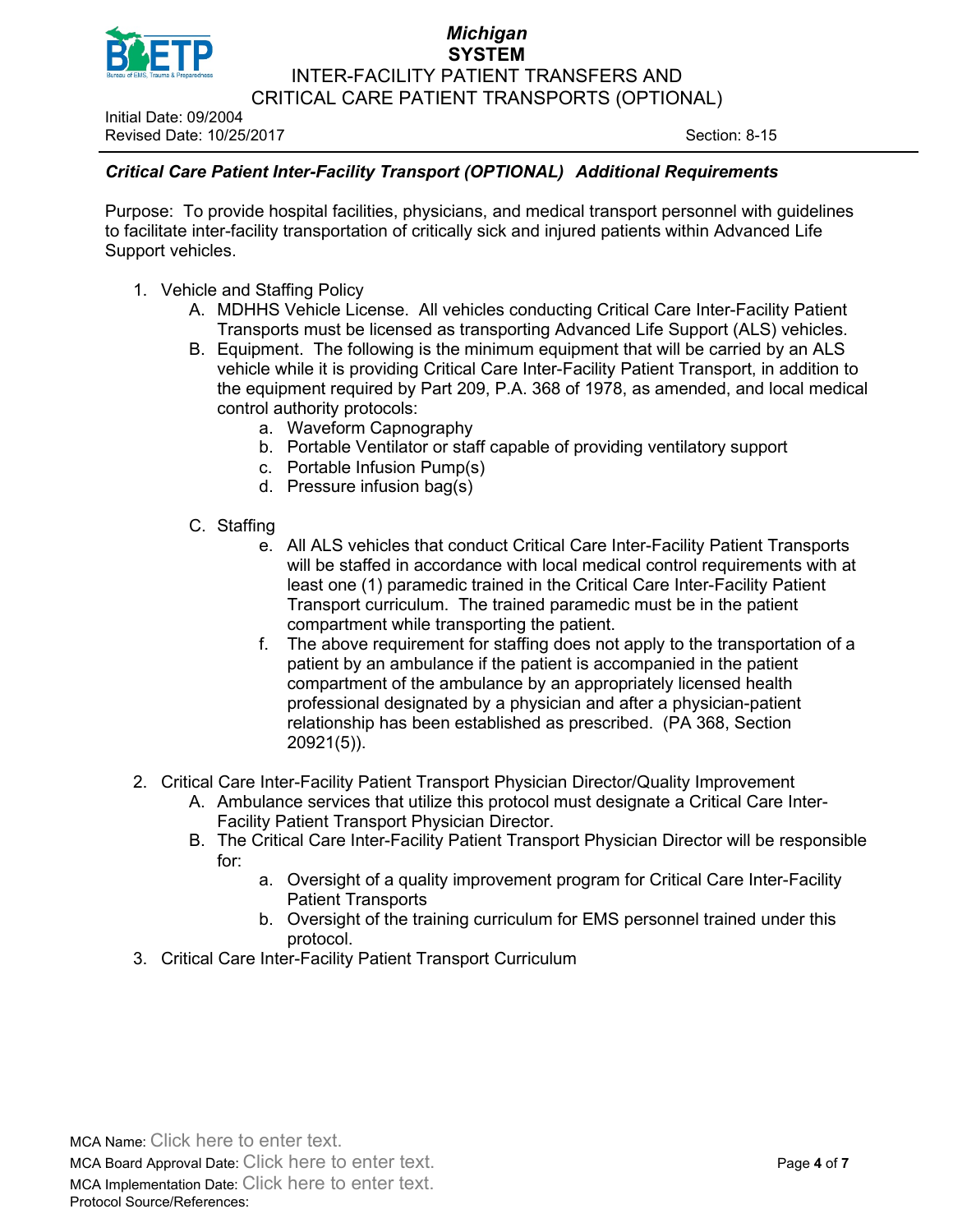

Initial Date: 09/2004 Revised Date: 10/25/2017 Section: 8-15

## **CRITICAL CARE PATIENT INTER-FACILITY TRANSPORT CURRICULUM**

## **COURSE OUTLINE**

- 1. Ventilator patient concerns (4 hours total)
	- A. Types of ventilators
	- B. IPPB, SIMV, PEEP, CPAP
	- C. Use of transport ventilators
	- D. Complications
	- E. Use of Pulse Oximeter/Capnography
- 2. Chest Tubes and Pleurovac (1 hour)
	- A. Principles of pleural cavity evacuation
	- B. Maintaining chest tubes
	- C. Review various systems
	- D. Pleurovac Practical Lab
- 3. Maintenance of invasive lines (2 hours)
	- A. Types of hemodynamic monitoring
		- a. Various equipment
		- b. Insertion sites
		- c. Maintaining infusions
		- d. Complications
- 4. Equipment Training Videos (1 hour)
	- A. IV Pumps
	- B. Ventilator
	- C. 12 Lead Monitoring
- 5. Thrombolytics (1 hour)

#### A. Indications, contraindications, adverse effects, and administration

- a. Streptokinase
- b. tPA
- c. Retavase
- d. TNKase
- e. Heparin
- f. Lovenox
- 6. Interpreting blood gases (1 hour)
	- A. The use of ABGs in ventilator managements
- 7. Blood products (1 hour)
	- A. Whole blood/Packed RBCs/Plasma
- 8. Cardiac Enzymes (1 hour)
	- A. Cardiac physiology and the meaning of enzyme abnormalities
- 9. Vasoactive drugs (2 hours)
	- A. Indications, contraindications, adverse effects, and administration
		- a. Dopamine
		- b. Epinephrine
		- c. Dobutamine
		- d. Levophed
		- e. Amrinone/Milrinone
		- f. Nitroglycerin
		- g. Nitroprusside

MCA Name: Click here to enter text.

MCA Board Approval Date: Click here to enter text. Page **5** of **7**

MCA Implementation Date: Click here to enter text. Protocol Source/References: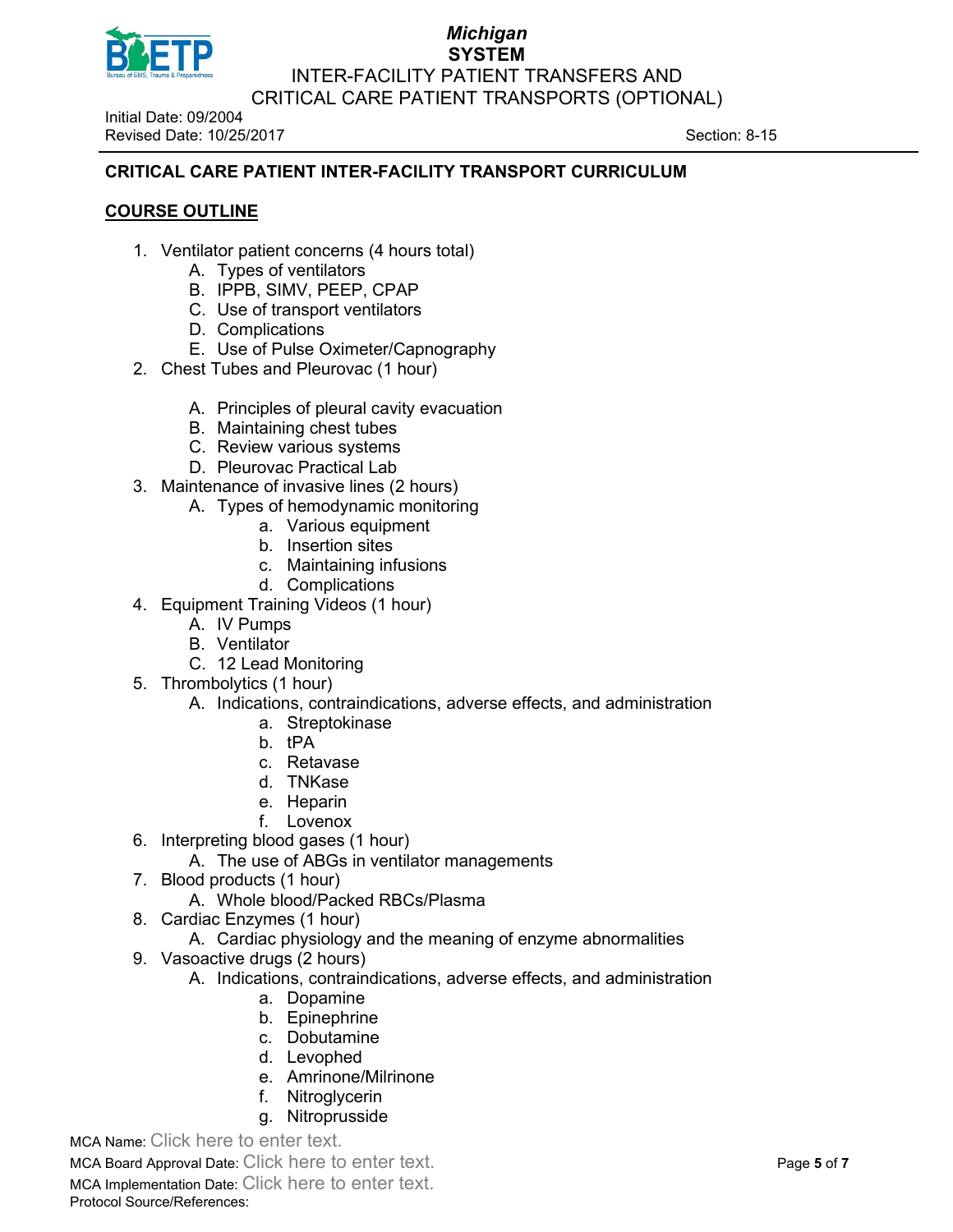

Initial Date: 09/2004 Revised Date: 10/25/2017 Section: 8-15

- h. Esmolol
- i. Labetalol
- 10. Critical Care Patient Transport Protocol Review (1 hour)
	- A. Protocol review and miscellaneous drugs
		- a. Indications, contraindications, adverse effects, and administration
			- 1. Aminophylline
			- 2. Mannitol
			- 3. Phenytoin
			- 4. Insulin
			- 5. Propofol
			- 6. Oxytocin and related drugs
- 11. Paralytics (1 hour)
	- A. Indications, contraindications, adverse effects, and administration
		- a. Non-depolarizing neuromuscular blockers
		- b. Sedatives during paralytic maintenance
		- c. RSI indications during critical care patient transport
	- B. Administer with Medical Control
- 12. Practical Lab (1 hour)
	- A. IV Pumps
		- a. Various tubing
		- b. Maintaining a drip while changing to the pump
	- B. Ventilator
	- $C. 12$  Lead
	- D. CO2 detector
- 13. Cardiac Physiology/12-Lead ECG (4 hours)
	- A. Cardiac physiology and cardiac drug review
		- a. Indications, contraindications, adverse effects, and administration
			- 1. Lidocaine/Procainamide
			- 2. Potassium
			- 3. Morphine
			- 4. Cardizem
			- 5. Amiodarone
- 14. 12-Lead AMI Recognition (2 hours)
- 15. High Risk Pregnancy (1 hour)
	- A. Indications, contraindications, adverse effects, and administration
		- a. Magnesium Sulfate
		- b. Pitocin
- 16. Antibiotics (1 hour)
- 17. Pediatrics (4 hours)
	- A. Pediatric Airway and Ventilation management including Ventilator Dynamics and Chest Tube Monitoring and pneumothorax recognition and treatment (1 hour)
	- B. Pediatric fluid requirements including maintenance and bolus therapies (1 hour)
	- C. Pain management (1 hour)
	- D. Case studies, trauma specific (1 hour)
- 18. Critical Care Patient Transport Charting (1 hour)
- 19. Critical Care Patient Transport Call: Start to Finish (1 hour)
	- A. General considerations
	- B. Staffing and quality management considerations
	- C. When to refuse a call

MCA Name: Click here to enter text.

MCA Board Approval Date: Click here to enter text. Page **6** of **7**

MCA Implementation Date: Click here to enter text.